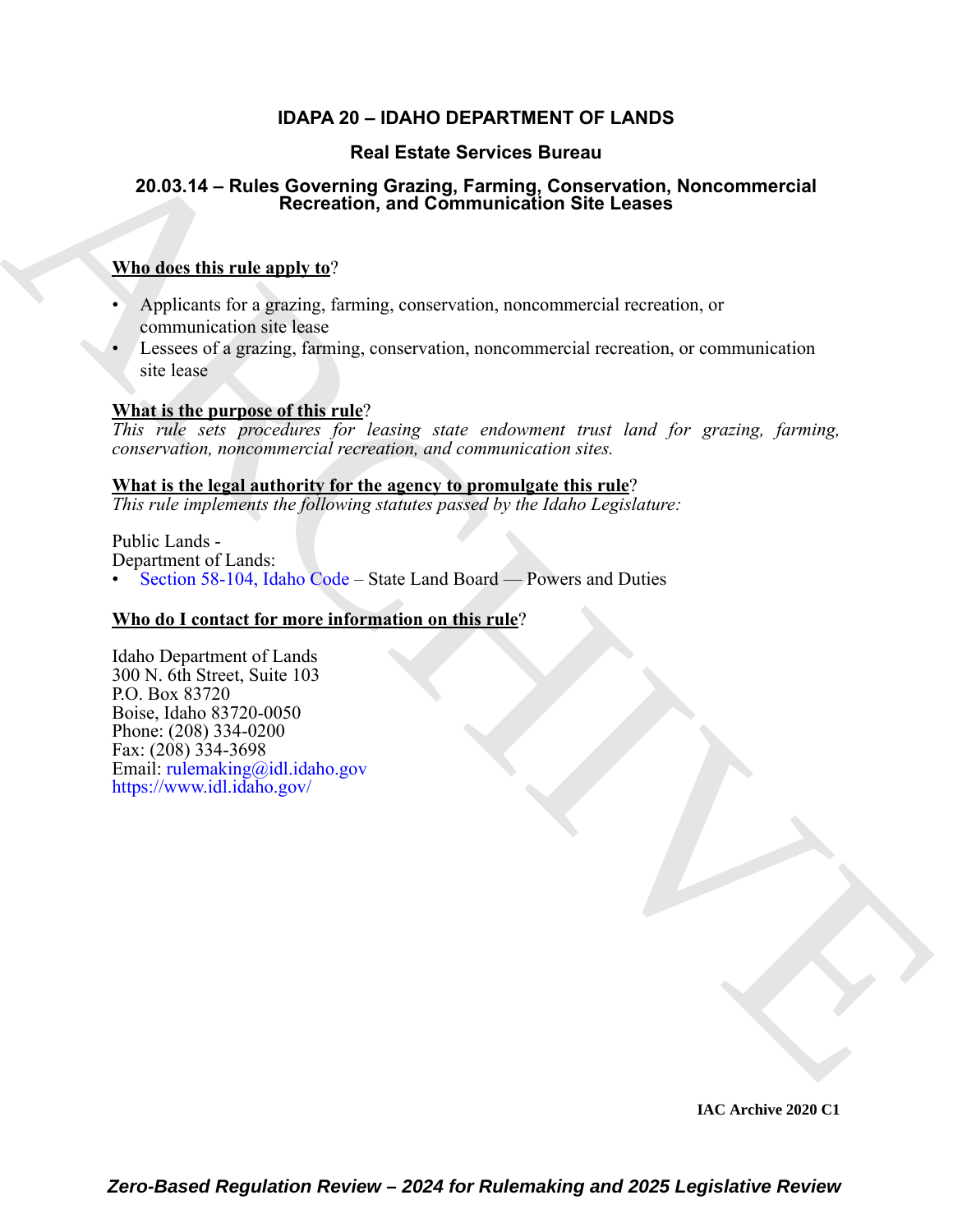# **Table of Contents**

| 20.03.14 – Rules Governing Grazing, Farming, Conservation, Noncommercial<br>Recreation, and Communication Site Leases |  |
|-----------------------------------------------------------------------------------------------------------------------|--|
|                                                                                                                       |  |
|                                                                                                                       |  |
|                                                                                                                       |  |
|                                                                                                                       |  |
|                                                                                                                       |  |
|                                                                                                                       |  |
|                                                                                                                       |  |
|                                                                                                                       |  |
|                                                                                                                       |  |
|                                                                                                                       |  |
|                                                                                                                       |  |
|                                                                                                                       |  |
|                                                                                                                       |  |
|                                                                                                                       |  |
|                                                                                                                       |  |
|                                                                                                                       |  |
|                                                                                                                       |  |
|                                                                                                                       |  |
|                                                                                                                       |  |
|                                                                                                                       |  |
|                                                                                                                       |  |
|                                                                                                                       |  |
|                                                                                                                       |  |
|                                                                                                                       |  |
|                                                                                                                       |  |
|                                                                                                                       |  |
|                                                                                                                       |  |
|                                                                                                                       |  |
|                                                                                                                       |  |
|                                                                                                                       |  |
|                                                                                                                       |  |
|                                                                                                                       |  |
|                                                                                                                       |  |
|                                                                                                                       |  |
|                                                                                                                       |  |
|                                                                                                                       |  |
|                                                                                                                       |  |
|                                                                                                                       |  |
|                                                                                                                       |  |
|                                                                                                                       |  |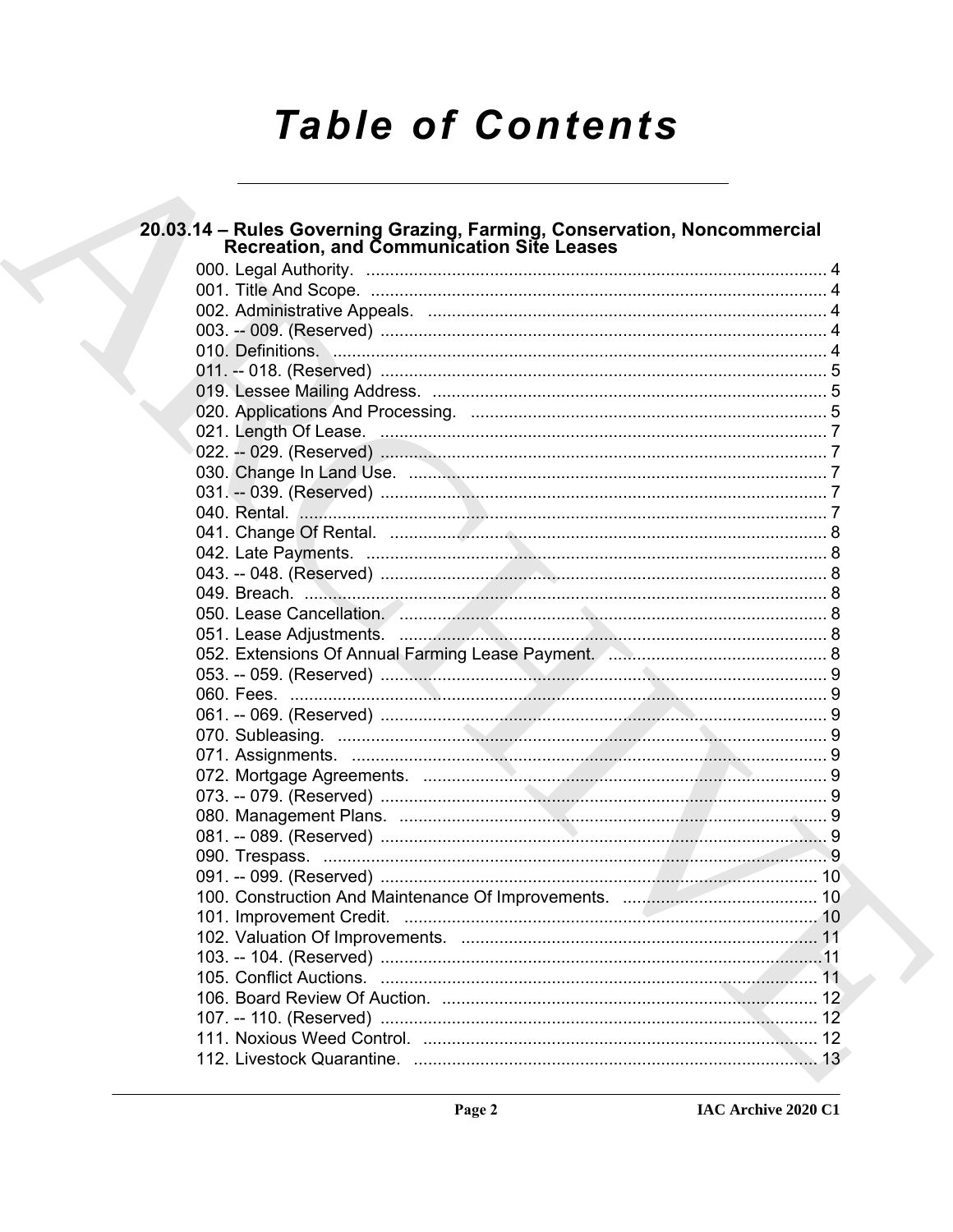# Table of Contents (cont'd)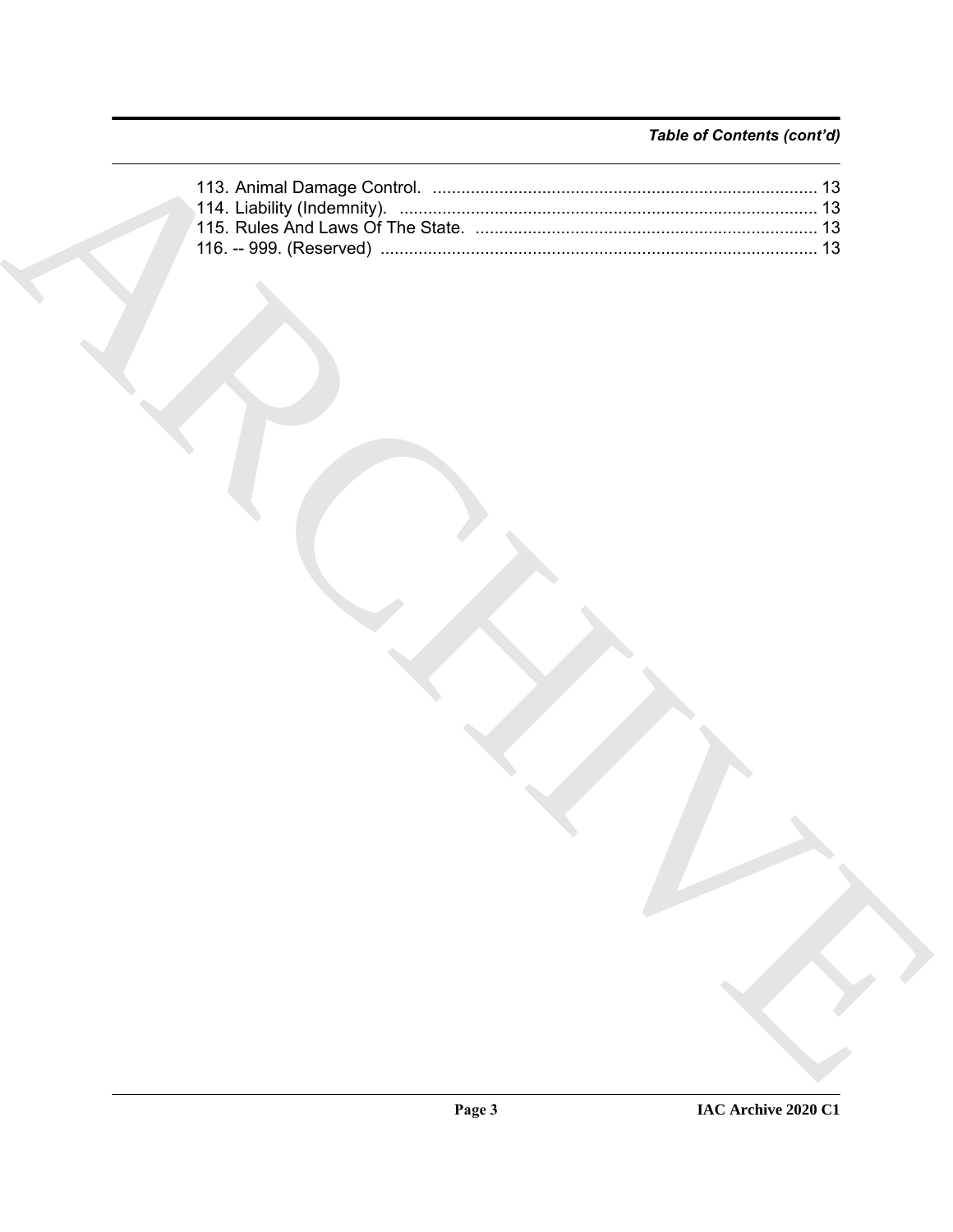#### <span id="page-3-0"></span>**20.03.14 – RULES GOVERNING GRAZING, FARMING, CONSERVATION, NONCOMMERCIAL RECREATION, AND COMMUNICATION SITE LEASES**

#### <span id="page-3-15"></span><span id="page-3-1"></span>**000. LEGAL AUTHORITY.**

These rules are promulgated by the Idaho State Board of Land Commissioners pursuant to Section 58-104, Idaho Code. (3-20-20)T  $\text{Code.}$  (3-20-20)T

#### <span id="page-3-16"></span><span id="page-3-2"></span>**001. TITLE AND SCOPE.**

**01. Title**. These rules are titled IDAPA 20.03.14, "Rules Governing Grazing, Farming, Conservation, Noncommercial Recreation, and Communication Site Leases."

604. IPACA (ATTICATEURY) Collabo Sante Read of Land Carterinicalores processes in Section 16. 12.1 Ideals<br>
College in the Section 16. 12.1 Idea of Land Carterinia (Figure 2). The section 16. 12.1 Idea of Land Care is the **02. Scope**. These rules constitute the Department's administrative procedures for leasing of state endowment trust land for grazing, farming, conservation, noncommercial recreation, communication sites and other uses that are treated similarly under the provisions of Section 58-307, Idaho Code, regarding a lease term for no longer than twenty (20) years, and under the provisions of Section 58-310, Idaho Code regarding lease auctions. These rules are to be construed in a manner consistent with the duties and responsibilities of the Idaho State Board of Land Commissioners as set forth in Title 58, Chapter 3, Idaho Code; Article 9, Sections 3, 7 and 8, of the Idaho Constitution; and Section 5 of the Idaho Admission Bill. (3-20-20)T Constitution; and Section 5 of the Idaho Admission Bill.

#### <span id="page-3-6"></span><span id="page-3-3"></span>**002. ADMINISTRATIVE APPEALS.**

**01. Board Appeal**. All decisions of the Director are appealable to the Board. An aggrieved party desiring to make such an appeal must, within twenty (20) days after receiving notice of the final decision being appealed or in case of a conflict auction within twenty (20) days after the auction is held, file with the Director a written notice of appeal setting forth the basis for the appeal. The Board has the discretion to accept or reject any timely appeal. In the event that the Board rejects hearing the appeal, the decision of the Director will be deemed final.  $(3-20-20)T$ 

**Board Decision**. In the event the Board hears an appeal, it will do so at the earliest practical time or, in its discretion, appoint a Board sub-committee or a hearing officer to hear the appeal. The Board sub-committee or hearing officer will make findings and conclusions which the Board accepts, rejects or modifies. The decision of the Board after a hearing, or upon a ruling concerning the Board sub-committee or hearing officer's findings and conclusions, are final. (3-20-20)T

**03.** Judicial Review. Judicial review of the final decision of the Board is in accord with the trative Procedure Act, Title 67, Chapter 52, Idaho Code. (3-20-20) Administrative Procedure Act, Title 67, Chapter 52, Idaho Code.

#### <span id="page-3-4"></span>**003. -- 009. (RESERVED)**

#### <span id="page-3-7"></span><span id="page-3-5"></span>**010. DEFINITIONS.**

<span id="page-3-8"></span>**Amortization**. The purchase of Department authorized, lessee installed, lease improvements by the gh allowance of credit to the lessee's annual lease payments. (3-20-20)<sup>T</sup> Department through allowance of credit to the lessee's annual lease payments.

<span id="page-3-9"></span>**02.** Animal Unit Month (AUM). The amount of forage necessary to feed one (1) cow or one (1) cow with one (1) calf under six (6) months of age or one (1) bull for one (1) month. One (1) yearling is considered seven tenths (.7) of an AUM. Five (5) head of sheep, or five (5) ewes with lambs are considered one (1) AUM. One (1) horse is considered one and one-half (1 1/2) AUM. horse is considered one and one-half  $(1\ 1/2)\overline{\text{AUM}}$ .

<span id="page-3-10"></span>**03.** Assignment. The Department approved transfer of all, or a portion of, a lessee's right to another herein the second person assumes the lease contract with the Department. (3-20-20)T person wherein the second person assumes the lease contract with the Department.

<span id="page-3-11"></span>**04.** Board. The Idaho State Board of Land Commissioners or such representatives as may be designated. (3-20-20) designated. (3-20-20)T

**05. Conflict Application**. An application to lease state endowment trust land for grazing, farming, conservation, noncommercial recreation or communication site use when one (1) or more applications have been submitted for the same parcel of state endowment trust land and for the same or an incompatible use. (3-20-20)T

- <span id="page-3-13"></span><span id="page-3-12"></span>**06. Department**. The Idaho Department of Lands. (3-20-20)T
- <span id="page-3-14"></span>**07. Director**. The Director of the Department of Lands, or such representative as may be designated by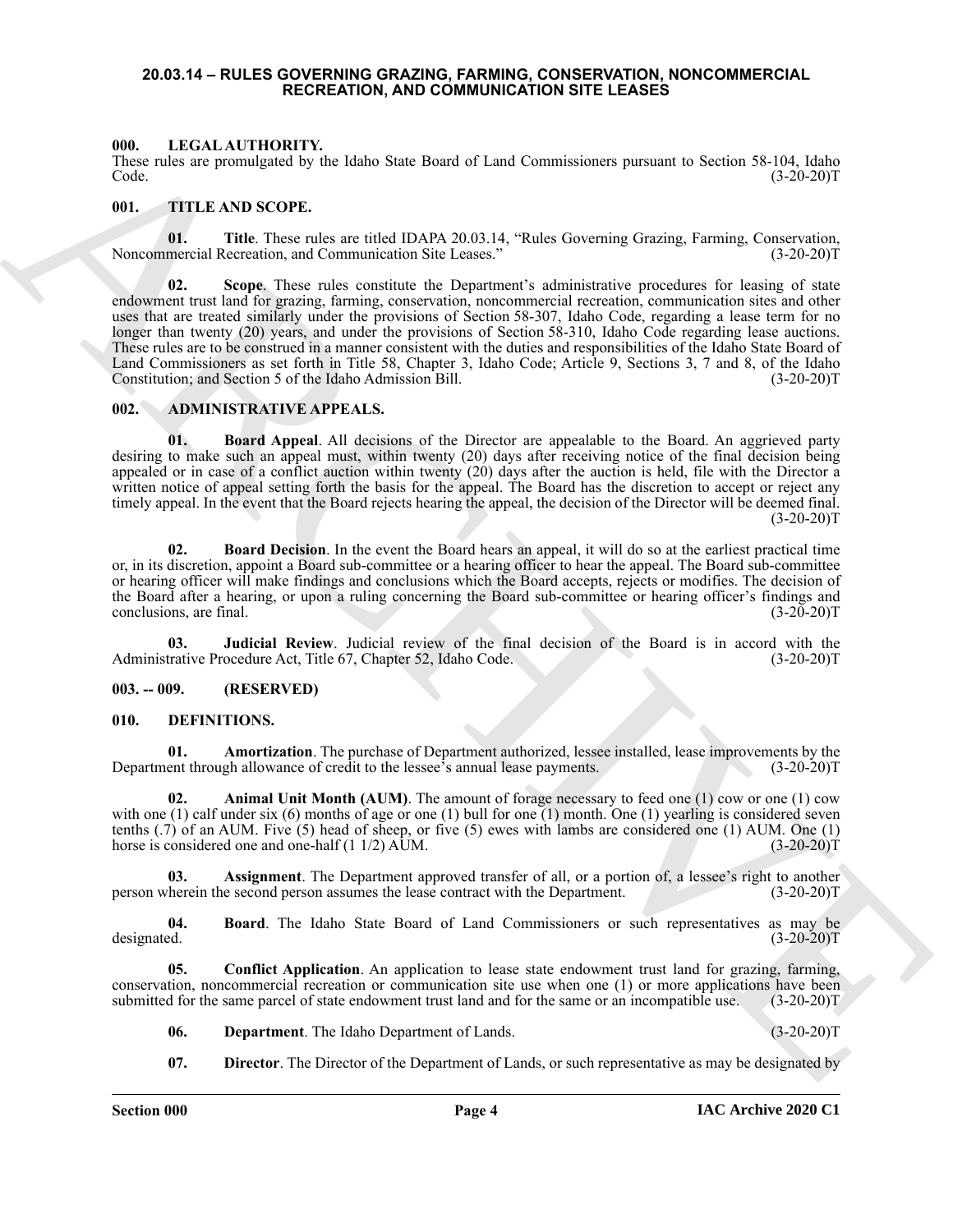<span id="page-4-6"></span>the Director.  $(3-20-20)T$ 

**08.** Extension. An approved delay in the due date of the rental owed on a farming lease without risk of the lease. loss of the lease.

<span id="page-4-8"></span>**09.** Improvement Valuation. The process or processes of estimating the value of Department ed improvements associated with a lease, as defined in Section 102. (3-20-20)<sup>T</sup> authorized improvements associated with a lease, as defined in Section 102.

**10. Lease**. A written agreement between the Department and a person containing the terms and conditions upon which the person will be authorized to use state endowment trust land. (3-20-20)T

<span id="page-4-11"></span><span id="page-4-10"></span><span id="page-4-9"></span><span id="page-4-7"></span>**11. Herd Stock**. Livestock leased or managed, but not owned, by the lessee.  $(3-20-20)T$ 

**12. Lease Application**. An application to lease state endowment trust land for grazing, farming, conservation, noncommercial recreation, or communication site purposes. (3-20-20)T

**13. Manageable Unit**. A unit of state endowment trust land designated by the Department, incally configured and sufficiently large to achieve the proposed use. (3-20-20)<sup>T</sup> geographically configured and sufficiently large to achieve the proposed use.

<span id="page-4-12"></span>**14. Management Plan**. The signed state endowment trust land lease for grazing, farming and conservation, and any referenced attachments such as annual operating plans or federal allotment management plans,<br>(3-20-20)T (3-20-20)T is considered the management plan.

<span id="page-4-13"></span>**15. Mortgage Agreement**. Department authorization for the lessee to obtain a mortgage on a state ent trust land lease. (3-20-20) endowment trust land lease.

<span id="page-4-14"></span>**16. Person**. An individual, partnership, association, corporation or any other entity qualified to do in the state of Idaho and any federal, state, county, or local unit of government. (3-20-20)<sup>T</sup> business in the state of Idaho and any federal, state, county, or local unit of government.

<span id="page-4-15"></span>**17. Proposed Management Plan**. A document written and submitted by the lease applicant detailing gement objectives and strategies associated with their proposed activity. (3-20-20) the management objectives and strategies associated with their proposed activity.

<span id="page-4-16"></span>**18. Sublease**. An agreement in which the state endowment trust land lease holder conveys the right of use and occupancy of the property to another party on a temporary basis. (3-20-20)T

#### <span id="page-4-0"></span>**011. -- 018. (RESERVED)**

#### <span id="page-4-17"></span><span id="page-4-1"></span>**019. LESSEE MAILING ADDRESS.**

Unless otherwise notified by the lessee, all lease correspondence from the Department will be sent to the name and address as it appears on the lease application. It is the lessee's duty to notify the Department, in writing, of any change<br>in mailing address. (3-20-20)T in mailing address.

#### <span id="page-4-5"></span><span id="page-4-3"></span><span id="page-4-2"></span>**020. APPLICATIONS AND PROCESSING.**

ARCHIVE **01. Eligible Applicant**. Any person legally competent to contract may submit an application to lease state endowment trust land provided such person is not then in default of any contract with the Department of Lands; provided further, that the Department may, in its discretion, exclude any person in breach of any contract with the state of Idaho or any department or agency thereof. (3-20-20)T

<span id="page-4-4"></span>**02. Application Process**. All lease applications must be submitted to the Department on the appropriate Department form. The applications must be signed by the applicant, must be submitted in such manner as determined by the Department, and must meet the following criteria: (3-20-20)T

Non-refundable Fee. Each application for a lease must be accompanied by a non-refundable the amount specified by the Board. (3-20-20)<sup>T</sup> application fee in the amount specified by the Board.

**b.** Application Deadline. The deadline to apply to lease a parcel of state endowment trust land already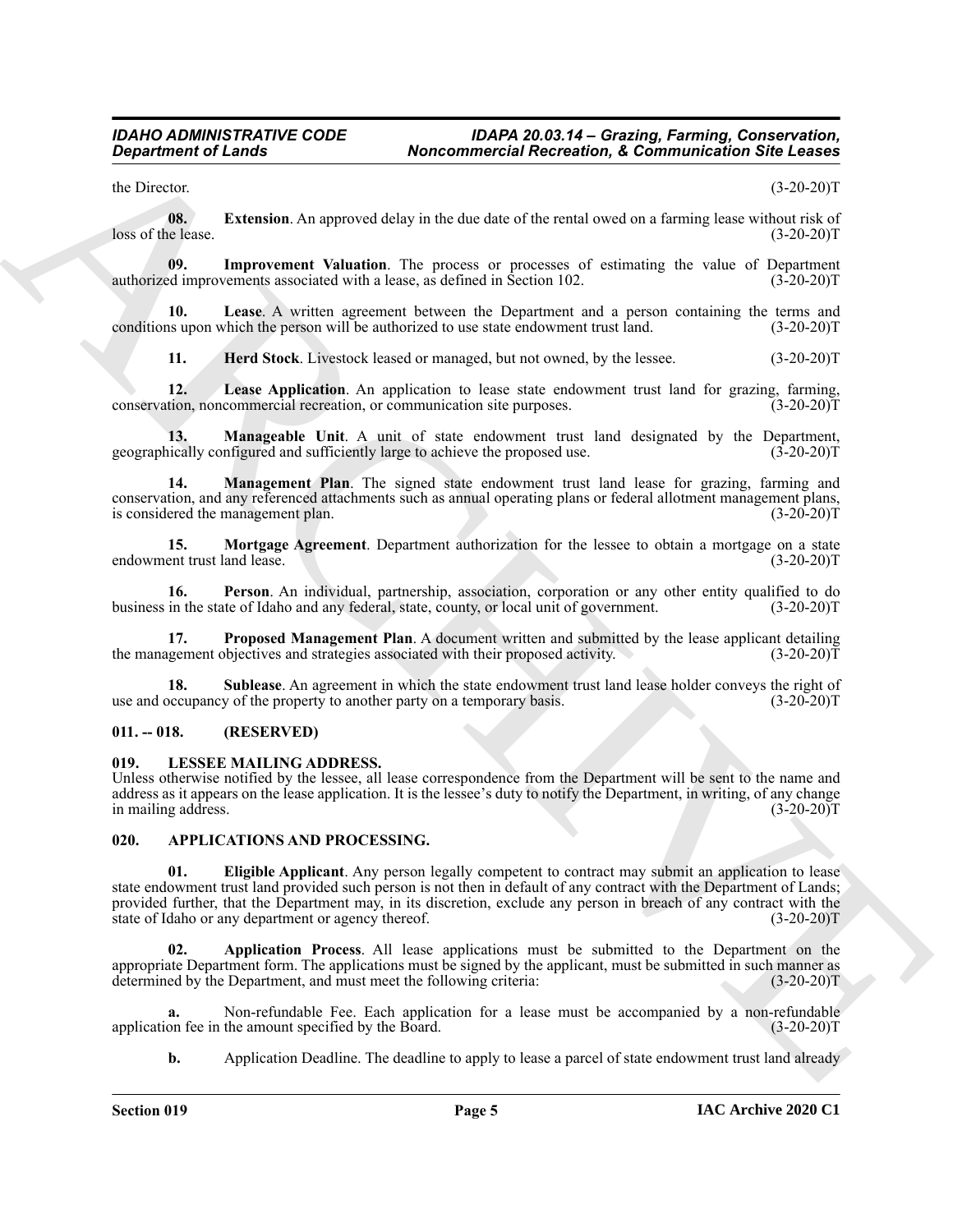covered by a lease is as established by the Department for the year the existing lease expires. Applications to lease unleased state endowment trust land may be submitted at any time, or at such time as designated by the Department.  $(3-20-20)T$ 

**Experimental discussions Monomeroid Metrophone Constrained A Experimental discussions and the state of the state of the state of the state of the state of the state of the state of the state of the state of the state o c.** Proposed Management Plan. All applicants for state grazing, farming and conservation leases must submit a proposed management plan with their application. Where current lessee is an applicant, the Department will recognize the existing management plan, as described by the existing lease provisions, as the proposed management plan required to complete the lease application. The Department may require amendments to the proposed management plan in accordance with Subsections 020.02.e. and 020.02.f. (3-20-20) management plan in accordance with Subsections 020.02.e. and 020.02.f.

**d.** Legal Description on Application. All applications must include a legal description of the state endowment trust land applied on. The Department reserves the right to require an amendment of the legal description of state endowment trust lands identified in a lease application to ensure the parcel is a manageable unit or for any other reason deemed appropriate by the Department. If the applicant fails to provide an amended application, referencing a manageable unit as designated by the Department, the application is considered invalid. (3-20-20)T

**e.** Nonconflicted Applications. (3-20-20)T

i. If the current lessee is the only applicant and the Department does not have concerns with the current management of the leased state endowment trust land, a new lease will be issued. (3-20-20) lessee's current management of the leased state endowment trust land, a new lease will be issued.

ii. If the current lessee is the only applicant and the Department has concerns with the lessee's current management of the state endowment trust lands, the Department will request in writing a new proposed management plan and meet with the current lessee to develop terms and conditions of a proposed lease. (3-20-20)T plan and meet with the current lessee to develop terms and conditions of a proposed lease.

**f.** Conflicted Applications. (3-20-20)T

i. All applicants submitting conflict applications must meet with the Department to develop the terms litions of a proposed lease specific to each applicant's proposed management plan. (3-20-20) and conditions of a proposed lease specific to each applicant's proposed management plan.

ii. The Department will provide all applicants for conflicted leases with the list of criteria that will be used to develop lease provisions. Among the factors to be addressed in the criteria are the following: (3-20-20)T

(1) The applicant's proposed use and the compatibility of that use of the state endowment trust land with preserving its long-term leasing viability for purposes of generating maximum return to trust beneficiaries; i.e., the impact of the proposed use and any anticipated improvements on the parcel's future utility and leasing income potential. (3-20-20) potential. (3-20-20)T

The applicant's legal access to and/or control of land or other resources that will facilitate the is relevant to generating maximum return to trust beneficiaries.  $(3{\text -}20{\text -}20)$ proposed use and is relevant to generating maximum return to trust beneficiaries.

(3) The applicant's previous management of land leases, land management plans, or other experience to the proposed use or ability/willingness to retain individuals with relevant experience. (3-20-20)T relevant to the proposed use or ability/willingness to retain individuals with relevant experience.

(4) Potential environmental and land management constraints that may affect or be relevant to the efficacy or viability of the proposed use.  $(3-20-20)$ assessing the efficacy or viability of the proposed use.

(5) Mitigation measures designed to address trust management concerns such as: (3-20-20)T

(a) Construction of improvements at lessee's expense. (3-20-20)T

Payment by lessee of additional or non-standard administrative costs where the nature of the proposed use and/or the applicant's experience raises a reasonable possibility that greater monitoring or oversight by the Department than historically provided will be necessary to ensure lease-term compliance. (3-20-20)T

Bonding to ensure removal of any improvements installed for the lessee's benefit only and which future utility and leasing income potential of the state endowment trust land. (3-20-20)T would impair the future utility and leasing income potential of the state endowment trust land.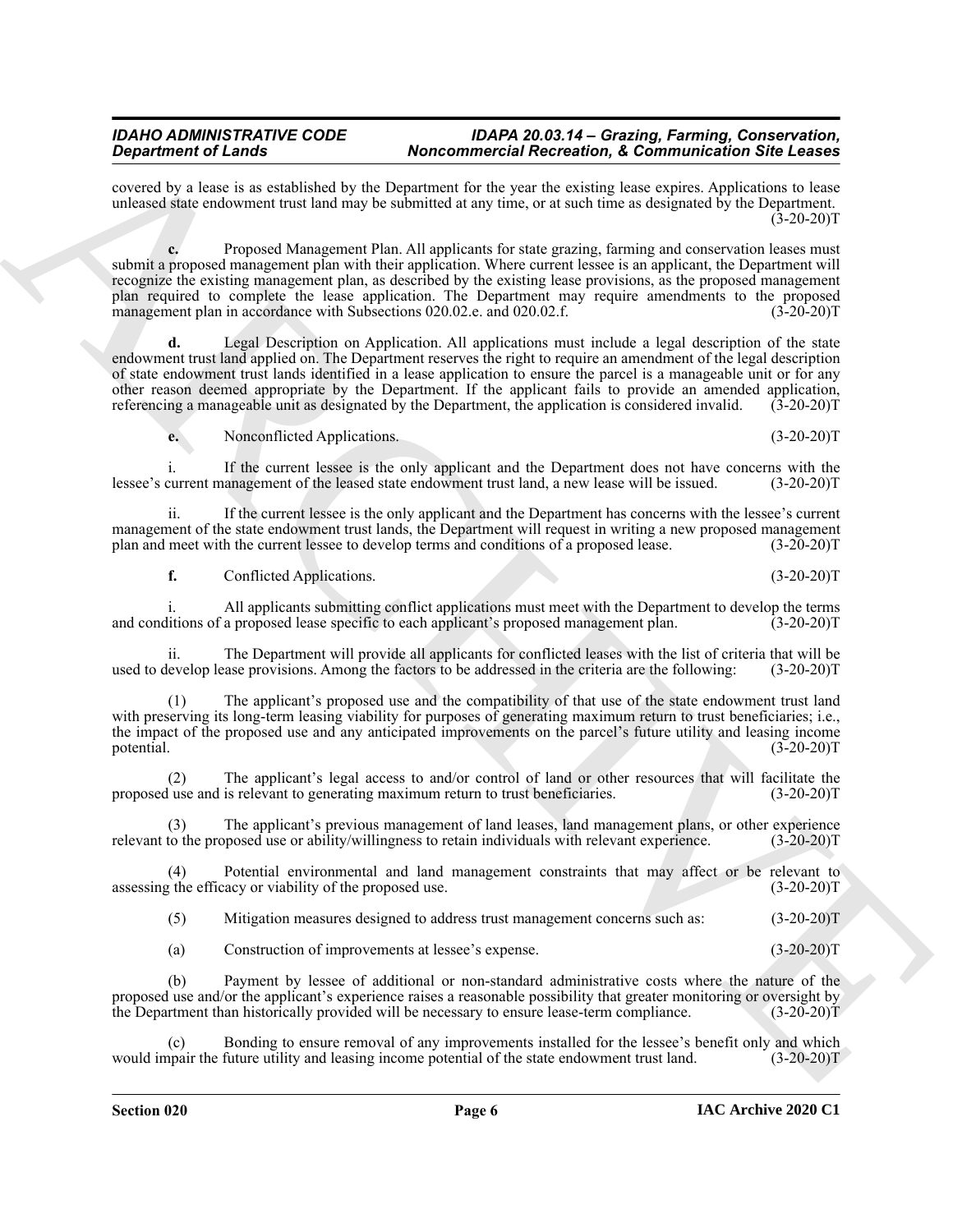(d) Bonding to ensure future rental payments due under the lease in cases where the lessee is determined by the Department to pose a significant financial risk because of lack of experience or uncertain financial resources. (3-20-20)T

(6) Any other factors the Department deems relevant to the management of the state endowment trust the proposed use.  $(3-20-20)T$ land for the proposed use.

Begard ment of Leading Counter and the same video with the same of the last of the same video in the same video the same video in the same video with the same video the same video in the same video in the same video in th **g.** Proposed Lease. Within ten (10) days of the final meeting with the applicant to discuss lease provisions, the Department will provide the applicant with a proposed lease containing those terms and conditions upon which it will lease the state endowment trust land. If the applicant does not accept in writing the lease as proposed by the Department within seven (7) days of receipt, the application will be rejected in writing by the Department. Within twenty (20) days of the date of mailing of the rejection notice, the applicant may appeal the Department's determination as to the lease's terms and conditions to the Land Board. If the appeal is denied, the applicant may continue with the auction process by accepting the lease terms and conditions initially offered by the Department. No auction may be held until the Land Board resolves any such appeal. (3-20-20)T Department. No auction may be held until the Land Board resolves any such appeal.

**03. Expiring Leases**. Lease applications will be mailed by the Department to all holders of expiring leases no less than thirty (30) days prior to the application deadline. Signed applications and the application fee must be returned to the Department by the established deadline or postmarked no later than midnight of that date. It is the lessee's responsibility to ensure applications are delivered or postmarked by the deadline. (3-20-20)T lessee's responsibility to ensure applications are delivered or postmarked by the deadline.

#### <span id="page-6-6"></span><span id="page-6-5"></span>**04. Rental Deposit**. (3-20-20)T

**a.** Existing Lessee. If the existing lessee is the sole applicant, the lessee may submit the rental deposit at the normal due date. If a conflict application is also filed on the expiring lease and the existing lessee is awarded the lease by the Land Board, the lessee must deposit, with the Department, the estimated first year's rental for the lease at the time the lease is submitted to the Department with lessee's signature. (3-20-20) lease at the time the lease is submitted to the Department with lessee's signature.

**b.** New Applicants. (3-20-20)T

i. Expiring Lease. New applicants for expiring leases must submit the estimated first year's rental to the application's submission. (3-20-20) the Department at the time of the application's submission.

ii. Unleased State Endowment Trust Land. All applicants for unleased state endowment trust land are deemed new applicants. If an applicant for unleased state endowment trust land is the sole applicant, the applicant may submit the rental deposit at the normal billing cycle, unless the time of application and desired time of use do not coincide with the normal billing cycle, in which case payment must be rendered at the direction of the Department.

 $(3-20-20)T$ 

#### <span id="page-6-8"></span><span id="page-6-0"></span>**021. LENGTH OF LEASE.**

The Department may issue a lease for any period of time up to the maximum term provided by law. (3-20-20)T

### <span id="page-6-1"></span>**022. -- 029. (RESERVED)**

#### <span id="page-6-7"></span><span id="page-6-2"></span>**030. CHANGE IN LAND USE.**

The Director may change the use of any state endowment trust land, in whole or in part, for other uses that will better achieve the objectives of the Board. (3-20-20)T

<span id="page-6-3"></span>**031. -- 039. (RESERVED)**

<span id="page-6-10"></span><span id="page-6-9"></span>**01. Rental Rates**. The methodology used to calculate rental rates is determined by the Board.  $(3-20-20)T$ 

<span id="page-6-11"></span>**02. Special Uses**. Fees for special uses requested by the lessee and approved by the Department are

<span id="page-6-4"></span>**<sup>040.</sup> RENTAL.**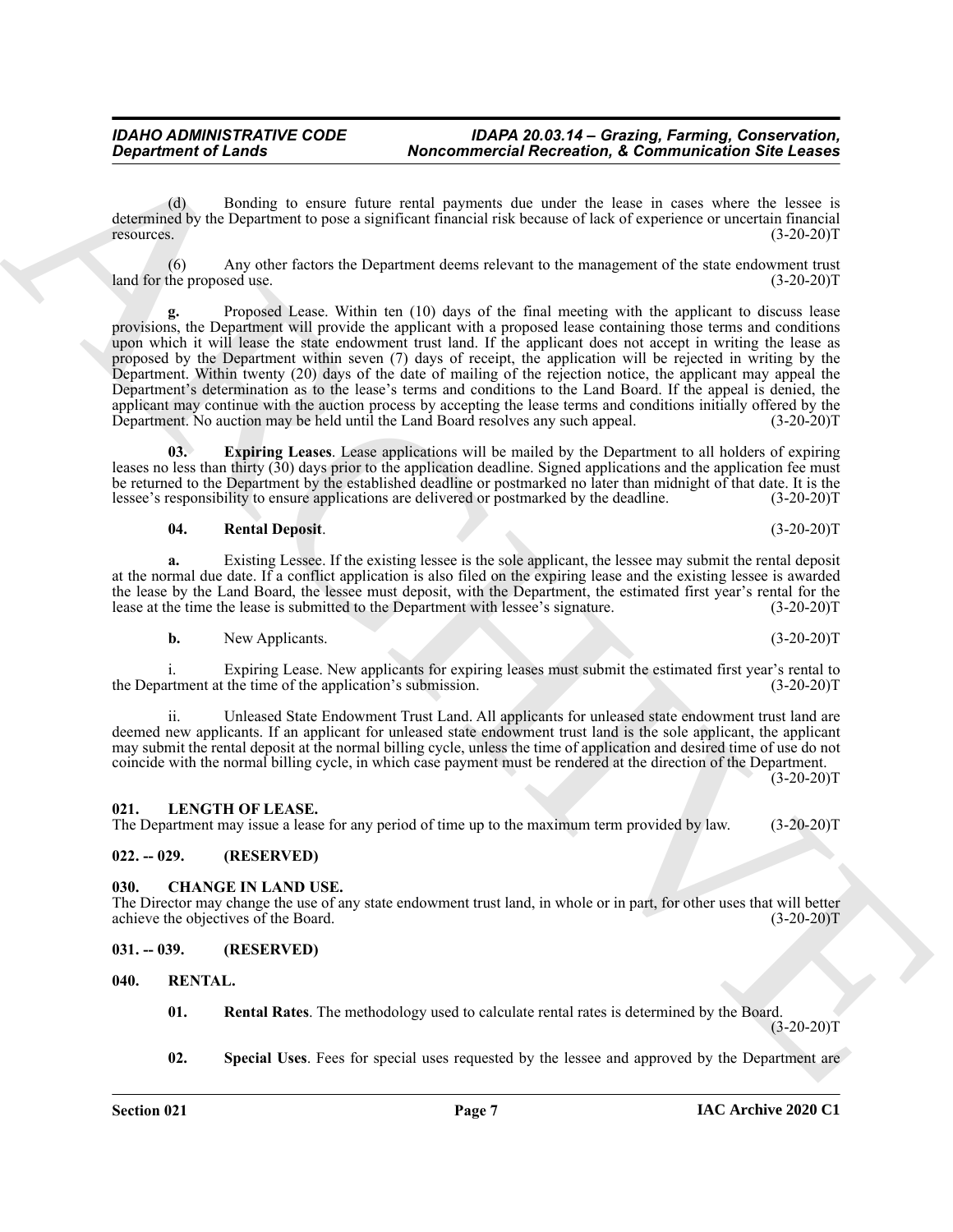determined by the Department. (3-20-20)T

<span id="page-7-22"></span><span id="page-7-10"></span>**03.** Rental Due Date. Lease rentals are due in accordance with the terms of the lease. (3-20-20)T

#### <span id="page-7-0"></span>**041. CHANGE OF RENTAL.**

The Department reserves the right to increase the annual lease rental. Notice of any increase will be provided in writing to the lessee at least one hundred eighty (180) days prior to the lease rental due date. (3-20-20)T writing to the lessee at least one hundred eighty (180) days prior to the lease rental due date.

#### <span id="page-7-13"></span><span id="page-7-1"></span>**042. LATE PAYMENTS.**

Rental not paid by the due date is considered late. Late payment charges from the due date forward are specified in the lease. (3-20-20)T the lease.  $(3-20-20)T$ 

<span id="page-7-2"></span>**043. -- 048. (RESERVED)**

#### <span id="page-7-7"></span><span id="page-7-3"></span>**049. BREACH.**

<span id="page-7-9"></span>**01.** Non-Compliance. A lessee is in breach if the lessee's use is not in compliance with the provisions of the lease. (3-20-20)<sup>T</sup> of the lease.  $(3-20-20)T$ 

<span id="page-7-8"></span>**02. Damages for Breach**. A lessee is responsible for all damages resulting from breach and other as provided by law. (3-20-20) damages as provided by law.

#### <span id="page-7-17"></span><span id="page-7-4"></span>**050. LEASE CANCELLATION.**

Leases may be canceled by the Director for the following reasons: (3-20-20)T

<span id="page-7-21"></span><span id="page-7-18"></span>**01.** Non-Compliance. If the lessee is not complying with the lease provisions or if resource damage attributable to the lessee's management is occurring to state endowment trust land within a lease, the lessee will be provided written notification of the violation by regular and certified mail. The letter will set forth the reasons for the Department's cancellation of the lease and provide the lessee thirty (30) days' notice of the cancellation. (3-20-20)T

**Department of Leads Computer Memorial Recreation & Edition and Section 36:** 4.328 2011<br>
Action 10: **EXECUTE THE CONFIDENTIAL CONFIDENTIAL CONFIDENTIAL CONFIDENTIAL CONFIDENTIAL CONFIDENTIAL CONFIDENTIAL CONFIDENTIAL CONF 02. Change in Land Use**. A lease may be canceled in whole or in part upon one hundred eighty (180) days written notice by the Department if the state endowment trust lands are to be leased for any other use as designated by the Board or the Department and the new use is incompatible with the existing lease. In the event of early cancellation due to a change in land use, the lessee will be entitled to a prorated refund of the premium bid for a conflicted lease. (3-20-20) conflicted lease.

<span id="page-7-19"></span>**03. Land Sale**. The Department reserves the right to sell state endowment trust lands covered under the lease. The lessee will be notified that the state endowment trust lands are being considered for sale prior to submitting the sales plan to the Board for approval. The lessee will also be notified of a scheduled sale at least thirty (30) days prior to sale. In the event of early cancellation due to land sale, the lessee will be entitled to a prorated refund of the premium bid for a conflicted lease. (3-20-20)T

<span id="page-7-20"></span>**04.** Mutual Agreement. Leases may be canceled by mutual agreement between the Department and the lessee. (3-20-20)T the lessee.  $(3-20-20)T$ 

#### <span id="page-7-14"></span><span id="page-7-5"></span>**051. LEASE ADJUSTMENTS.**

<span id="page-7-15"></span>**01.** Department Required. The Department may make adjustments to the lease for resource improvement. (3-20-20)T protection or resource improvement.

<span id="page-7-16"></span>**02. Lessee Requested**. Lessee requested changes in lease conditions must be submitted in writing and must receive written approval from the Department before implementation. (3-20-20)T

#### <span id="page-7-11"></span><span id="page-7-6"></span>**052. EXTENSIONS OF ANNUAL FARMING LEASE PAYMENT.**

<span id="page-7-12"></span>**Farming Lease Extensions.** An extension of the annual lease payment may be approved for farming leases only. Each lease is limited to no more than two (2) successive or five (5) total extensions during any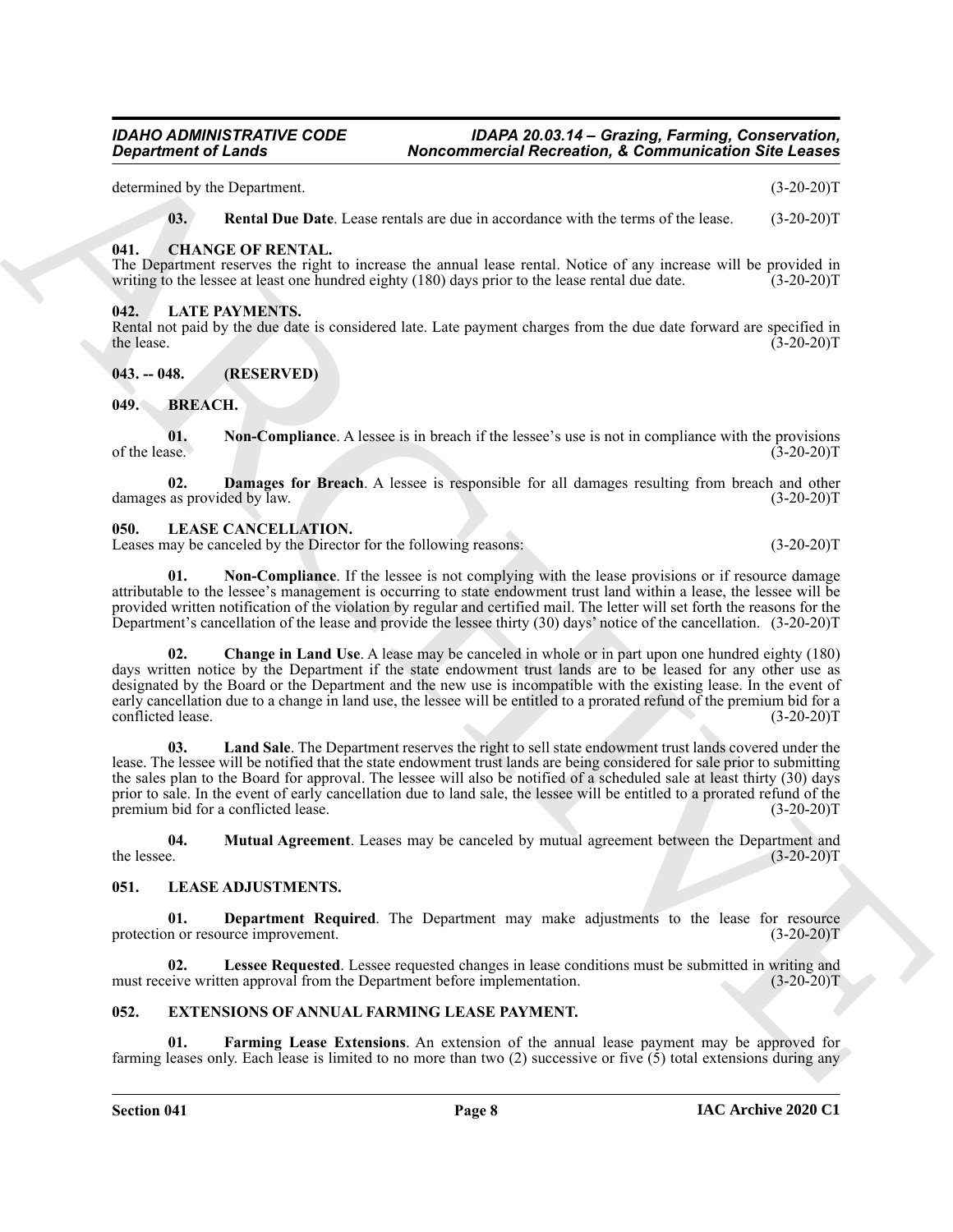ten (10) year lease period. Requests for extensions must be submitted in writing and must include the extension fee determined by the Board. The lessee must provide a written statement from a financial institution verifying that money is not available for the current year's farming operations. (3-20-20) money is not available for the current year's farming operations.

<span id="page-8-12"></span>**02.** Liens. When an extension is approved, the Department will file a lien on the lessee's pertinent crop ner provided by Idaho Code.  $(3-20-20)$ in a manner provided by Idaho Code.

<span id="page-8-11"></span>**03. Due Date**. Rental plus interest at a rate established by the Board will be due not later than er l of the year the extension is granted. (3-20-20)<sup>T</sup> November 1 of the year the extension is granted.

#### <span id="page-8-0"></span>**053. -- 059. (RESERVED)**

#### <span id="page-8-13"></span><span id="page-8-1"></span>**060. FEES.**

**Experimental Construction Constrainers Monomerocial Properties Community and Community Construction Since Construction**<br>
And the main of the signal properties are not the signal of the signal construction of the signal Fees for lease administration will be periodically set by the Board and must be paid in full before a transaction can occur. All lease administration fees are non refundable. The Board has the authority to set fees related to administration of the leasing process including, but not limited to the following: lease applications; full lease assignment; partial lease assignment; mortgage agreement; subleases; late rental payment; minimum lease fee; and lease payment extension request. (3-20-20) lease payment extension request.

#### <span id="page-8-2"></span>**061. -- 069. (RESERVED)**

#### <span id="page-8-18"></span><span id="page-8-3"></span>**070. SUBLEASING.**

A lessee may not authorize another person to use state endowment trust land without prior written approval from the Department. The lessee must provide the name and address of sublessee, purpose of sublease, and a copy of the proposed sublease agreement. Lessee controlled herd stock does not require sublease approval. (3-20-20)T

#### <span id="page-8-10"></span><span id="page-8-4"></span>**071. ASSIGNMENTS.**

The lessee may not assign a lease, or any part thereof, without prior written approval of the Department. (3-20-20)T

#### <span id="page-8-17"></span><span id="page-8-5"></span>**072. MORTGAGE AGREEMENTS.**

The lessee may not enter into a mortgage agreement that involves state endowment trust land lease without prior written approval of the Department. The lessee must submit the required filing fee. The term of a mortgage agreement may not exceed the lease term. (3-20-20) may not exceed the lease term.

#### <span id="page-8-6"></span>**073. -- 079. (RESERVED)**

#### <span id="page-8-14"></span><span id="page-8-7"></span>**080. MANAGEMENT PLANS.**

<span id="page-8-15"></span>**01. Federal Plan**. When state endowment trust land is managed in conjunction with federal land, the management plan prepared for the federal land may be deemed by the Department, at its discretion, the management plan. (3-20-20)T

<span id="page-8-16"></span>**02. Modification of Plan**. The Department may review and modify any grazing management plan upon changes in conditions, laws, or regulations, provided that the Department will give the lessee thirty (30) days notice of any such modifications prior to the effective date thereof. Modifications mutually agreeable to both the Department and lessee may be made at any time and may be initiated by lessee's request. (3-20-20)T Department and lessee may be made at any time and may be initiated by lessee's request.

#### <span id="page-8-8"></span>**081. -- 089. (RESERVED)**

#### <span id="page-8-19"></span><span id="page-8-9"></span>**090. TRESPASS.**

**01. Loss or Waste**. The lessee must use the property within the lease in such manner as will best protect the state of Idaho against loss or waste. Unauthorized activities occurring on state endowment trust land are considered trespass; these include dumping of garbage, constructing improvements without a permit, and other unauthorized actions.

<span id="page-8-21"></span><span id="page-8-20"></span>**02.** Civil Action by Lessee. The lessee is encouraged to take civil action against owners of trespass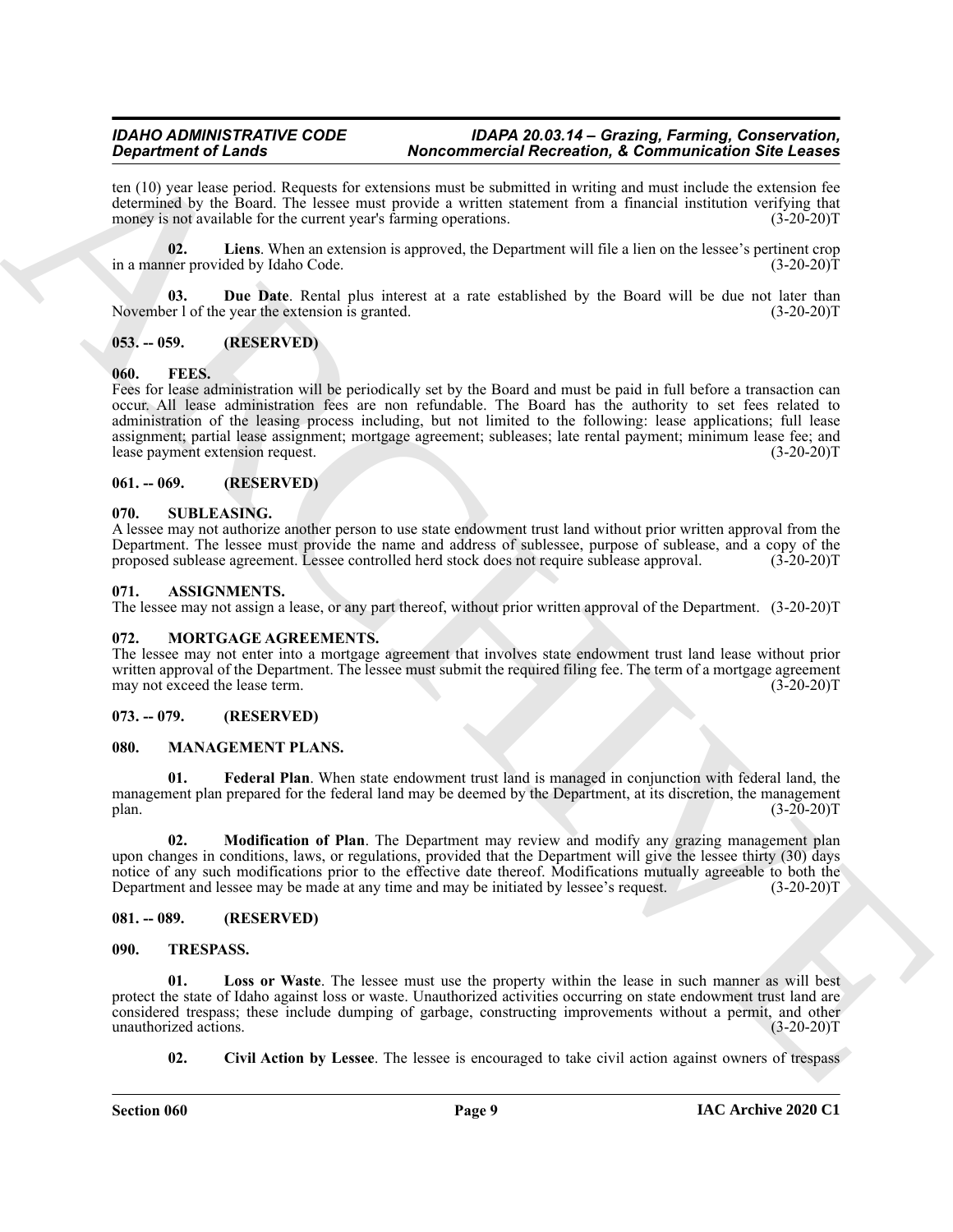livestock on state endowment trust lands to recover damages to the lessee for lost forage or other values incurred by the lessee. (3-20-20) the lessee.  $(3-20-20)T$ 

<span id="page-9-12"></span>**03.** Continuing Trespass. When continued trespass causes resource damage, the Department will roceedings to restrict further trespass and recover damages as necessary. (3-20-20) initiate proceedings to restrict further trespass and recover damages as necessary.

<span id="page-9-13"></span>**04. Trespass Claims**. Trespass claims initiated by the Department will be assessed as triple the current State AUM rate for forage taken.

#### <span id="page-9-0"></span>**091. -- 099. (RESERVED)**

#### <span id="page-9-6"></span><span id="page-9-3"></span><span id="page-9-1"></span>**100. CONSTRUCTION AND MAINTENANCE OF IMPROVEMENTS.**

**Dependent of Leads • Montgommerical Recreation & Economies: Bother and Figure 10 Constrained the Unit of the Unit of the Unit of the Unit of the Unit of the Unit of the Unit of the Unit of the Unit of the Unit of t 01. Prior Written Approval**. The lessee must secure the written approval of the Department prior to constructing any improvements or buildings, or clearing any state endowment trust land. Failure to secure such approval eliminates any right to an improvement credit and may, at the Department's discretion, be deemed a material breach of the lease and cause for cancellation. Any arrangement for cost sharing or improvement crediting will be identified in the improvement permit. Routine farming practices identified in a farm plan will not require prior approval. (3-20-20)T

<span id="page-9-5"></span>**02. Maintenance**. All authorized improvements must be maintained in functional condition by the lessee. The lessee may be required to remove or reconstruct improvements in poor or non-serviceable condition. Existing maintenance agreements on lands acquired from the federal government remain in effect until amended by the parties involved. If maintenance is not being accomplished, the Department will provide a certified letter to the lessee informing the lessee of the rule violation. If work is not begun within thirty (30) days, the Department may contract repairs and add the amount to the annual rental. (3-20-20) contract repairs and add the amount to the annual rental.

<span id="page-9-4"></span>**Bond**. The Department may require the lessee to furnish a bond prior to constructing improvements ary to protect endowment assets or to ensure performance under the lease. (3-20-20) as deemed necessary to protect endowment assets or to ensure performance under the lease.

#### <span id="page-9-8"></span><span id="page-9-2"></span>**101. IMPROVEMENT CREDIT.**

<span id="page-9-10"></span>**01. Sale or Auction**. In the event of sale of the state endowment trust land covered under the lease or if the existing lessee is not the successful bidder at the auction of the lease, the creditable value of the authorized improvements, as determined by the Department, will be paid to the former lessee by the Department or the purchaser<br>where a sale occurs or by the successful bidder where a new lease is issued. (3-20-20) where a sale occurs or by the successful bidder where a new lease is issued.

<span id="page-9-9"></span>**02. Exchange**. In the event of exchange of the state endowment trust land covered under the lease, the creditable value of authorized improvements, as determined by the Department, will be paid to the former lessee by the acquiring party, if other than the existing lessee.

<span id="page-9-7"></span>**03. Crediting**. Improvement credit may be allowed when the Department determines that such credit would further the objective of maximizing long-term financial return to trust beneficiaries if the improvements are:  $(3-20-20)T$ 

**a.** Authorized in writing by the Department or lacking written authorization, but in existence prior to (3-20-20)  $1970;$  (3-20-20)T

| b. | Not expressly permitted "for lessee's benefit only"; and | $(3-20-20)T$ |
|----|----------------------------------------------------------|--------------|
|    |                                                          |              |

<span id="page-9-11"></span>**c.** Maintained during the lease term. (3-20-20)T

**04. Value Only to Lessee**. Where improvements are approved, but due to their nature, are not acceptable to receive improvement credit because no value exists for a future lessee, a notation will be made in the permit, "For lessee's benefit only." If the succeeding lessee or assignee chooses not to purchase the non-creditable improvements, the former lessee will be required to remove them. (3-20-20) improvements, the former lessee will be required to remove them.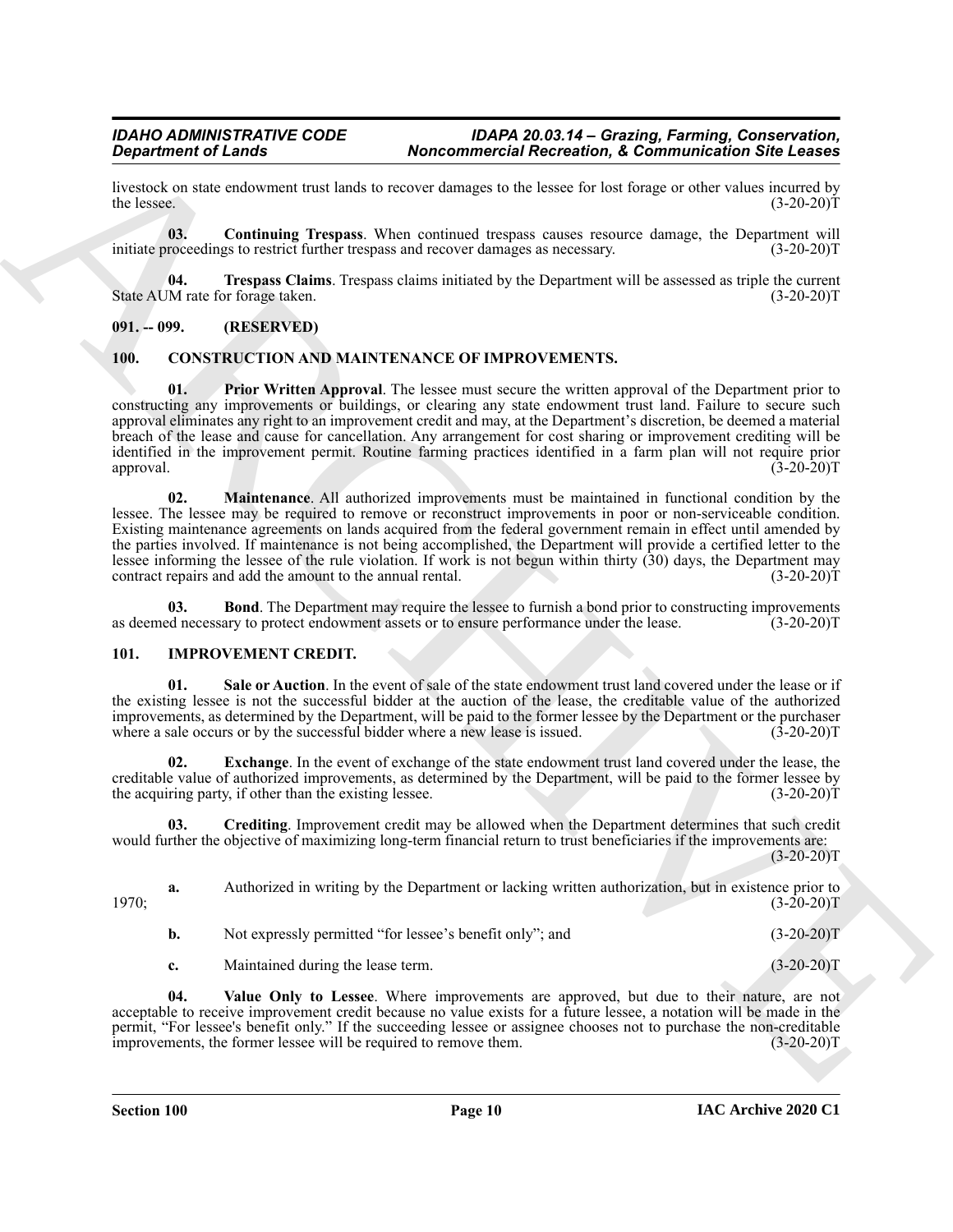<span id="page-10-5"></span>**05. Maintenance Costs**. Maintenance of improvements will be considered a normal cost of doing business and no improvement credit will be allowed, except that, with prior written approval from the Department, improvement crediting may be allowed for materials used for the maintenance of Department-funded improvements.  $(3-20-20)T$ 

<span id="page-10-6"></span>**06.** Unauthorized Improvements. No credit will be allowed for unauthorized improvements. At the n of the Department, the lessee may be required to remove unauthorized improvements. (3-20-20)T discretion of the Department, the lessee may be required to remove unauthorized improvements.

<span id="page-10-4"></span>**07. Cost Sharing**. Federal or state cost-share amounts are not included in the allowable improvement credit. (3-20-20)T

#### <span id="page-10-7"></span><span id="page-10-0"></span>**102. VALUATION OF IMPROVEMENTS.**

<span id="page-10-8"></span>Credited improvements will be valued on the basis of replacement cost, including lessee provided labor, equipment and materials, less depreciation based on loss of utility. Improvements cannot be appraised higher than current market value, regardless of lessee's cost. Any improvement amortization or cost limitations identified by the Department will be considered in determining a final value. (3-20-20) T

*Department of Lemma*<br> **ARCHIVES** *CALIFORNIA CONVENTION CONTINUES* **(***CARIFORNIA CONTINUES***) <b>ARCHIVES CONTINUES**<br> **ARCHIVES CONTINUES ARCHIVES CONTINUES CALIFORNIA CONTINUES** (**CARR CONTINUES) ARCHIVES CONTINUE 01. Applicant Review of Department Improvement Credit Valuation**. All applicants for a conflicted lease will be provided a copy of the Department's improvement credit valuation for review and a notice of objection form. Any applicant objecting to the appraisal will have twenty-one (21) days from the date of the valuation mailing to submit the notice of objection form to the Department. If no objections are received during the twenty-one (21) day review period, the lease auction will be scheduled and will proceed using the Department's improvement credit valuation.

<span id="page-10-10"></span>**02. Failure to File a Timely Notice of Objection**. Failure to submit a notice of objection within the specified twenty-one (21) day period will preclude any applicant from further administrative remedies and the auction will proceed using the Department's improvement credit valuation. (3-20-20) auction will proceed using the Department's improvement credit valuation.

<span id="page-10-11"></span>**03. Notice of Objection**. Any applicant objecting to the Department improvement credit valuation must submit a complete and timely notice of objection form, and payment of two thousand five hundred dollars (\$2,500) or ten percent (10%) of the total Department improvement credit valuation whichever is greater, to pay for the services of an independent third party. Within five (5) days of receipt of the notice of objection, the Department will notify all applicants in writing that an objection has been received and provide them with a list of certified appraisers. (3-20-20)T

<span id="page-10-13"></span>**04. Selection of an Independent Third Party**. The applicants will have twenty-one (21) days from the date of the Department's notification of an objection to select by mutual agreement, one individual from the list of certified appraisers to serve as an independent third party. If the applicants cannot agree on an independent third party within the twenty-one (21) day time period, the Department will randomly select one individual from the list to serve as the independent third party. (3-20-20)T

<span id="page-10-9"></span>**05. Duties of the Independent Third Party**. The independent third party will review the Department improvement credit valuation and alternate valuations provided by the applicants. Following this review, the independent third party will select from among the Department valuation and alternate valuations, the one value that (s)he determines is the most accurate value of the improvements. The independent third party will notify the Department of this value in writing. (3-20-20)T

<span id="page-10-12"></span>**06. Notification of Final Improvement Value**. Within five (5) days of receiving the independent third party's final determination of improvement credit value, the Department will mail to each applicant an auction notice that will reference the independent third party's determined value of improvements. The determination by the independent third party of the improvement value will be deemed final, and the appraised value of improvements will not be allowed as a basis for appeal of the auction. (3-20-20)T

#### <span id="page-10-1"></span>**103. -- 104. (RESERVED)**

### <span id="page-10-3"></span><span id="page-10-2"></span>**105. CONFLICT AUCTIONS.**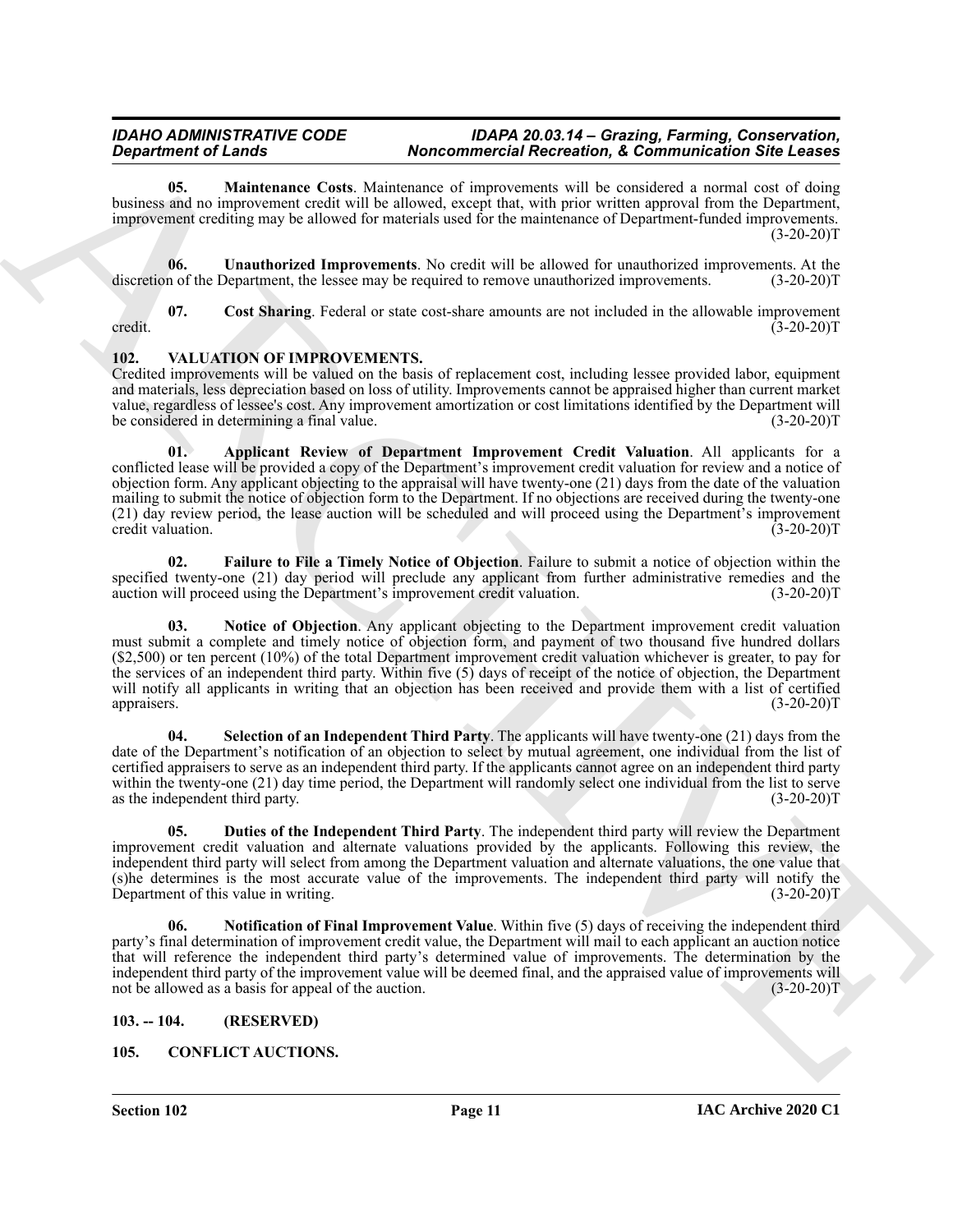<span id="page-11-8"></span>**01. Two or More Applicants**. When two (2) or more eligible applicants apply to lease the same state endowment trust land for grazing, farming conservation, noncommercial recreation, or communication site purposes and the Department determines the proposed uses are not compatible, the Department will hold an auction.

 $(3-20-20)T$ 

<span id="page-11-7"></span>**02. Minimum Bid**. Bidding begins at two hundred fifty dollars (\$250) or the cost of preparing any improvement valuation in connection with the expiring lease, whichever is greater. (3-20-20) required improvement valuation in connection with the expiring lease, whichever is greater.

<span id="page-11-4"></span>**03. Auction Bidding**. Each applicant who appears in person or by proxy at the time and place so designated in said notice and bids for the lease is deemed to have participated in the auction. A proxy must be authorized by the lease applicant in writing prior to the start of the auction. (3-20-20)T

*Department of Lines b* **Archives Commission Association A Example 2 Commission Association A Example 2 Commission A Example 2 Commission Commission Commission Consider the system of the sys 04. Withdrawal Prior to or Failure to Participate in an Auction**. Applicants who either withdraw their applications after accepting the Department offered lease per Subsection 020.02 of this rule and prior to the auction that results in no need to schedule an auction or cancellation of a scheduled auction; or applicants who fail to participate at the auction by not submitting a bid which results in only one (1) participant at the scheduled auction, forfeit an amount equal to the lesser of the following: (3-20-20) forfeit an amount equal to the lesser of the following:

<span id="page-11-10"></span>**a.** The Department's cost of making any required improvement credit valuation;  $(3-20-20)$ T

**b.** For existing lessee applicants, any improvement credit payment that would otherwise be due if not the lease; or  $(3-20-20)T$ awarded the lease; or

<span id="page-11-6"></span>**c.** For conflict applicants, the rental deposit made. (3-20-20)T

**05. High Bid Deposit**. The high bidder is required to submit payment in the amount of the high bid at lusion of the auction. (3-20-20) the conclusion of the auction.

**06.** Auction Procedures. The Department will prescribe the procedures for conducting conflicted tions. (3-20-20)T lease auctions.

#### <span id="page-11-9"></span><span id="page-11-5"></span>**07. Withdrawal After Auction**. (3-20-20)T

**a.** If the high bidder withdraws or refuses to accept the lease, the high bid payment will be retained by urtment.  $(3-20-20)T$ the Department.

i. If the auction involved only two (2) participants, the second high bidder will be awarded the lease.  $(3-20-20)T$ 

ii. If the auction involved more than two (2) participants, the lease will be reauctioned. (3-20-20)T

**b.** If an auction bidder other than the high bidder withdraws a bid before Land Board review and action on the auction results, no adjustment will be made in the payment deposited by the high bidder. (3-20-20)T

#### <span id="page-11-3"></span><span id="page-11-0"></span>**106. BOARD REVIEW OF AUCTION.**

The Board will review the proposed leases and auction results and make the determination required under Section 58- 310, Idaho Code, consistent with its obligations under Article IX, Section 8 of the Idaho Constitution and all relevant statutory provisions. (3-20-20)T

#### <span id="page-11-1"></span>**107. -- 110. (RESERVED)**

#### <span id="page-11-11"></span><span id="page-11-2"></span>**111. NOXIOUS WEED CONTROL.**

<span id="page-11-12"></span>**01. Weed Control**. The lessee must cooperate with the Department, or any other authorized agency, to undertake programs for control or eradication of noxious weeds on state endowment trust land. The lessee will take measures to control noxious weeds on the leased state endowment trust land in accordance with Title 22, Chapter 24, Idaho Code. (3-20-20)T Idaho Code. (3-20-20)T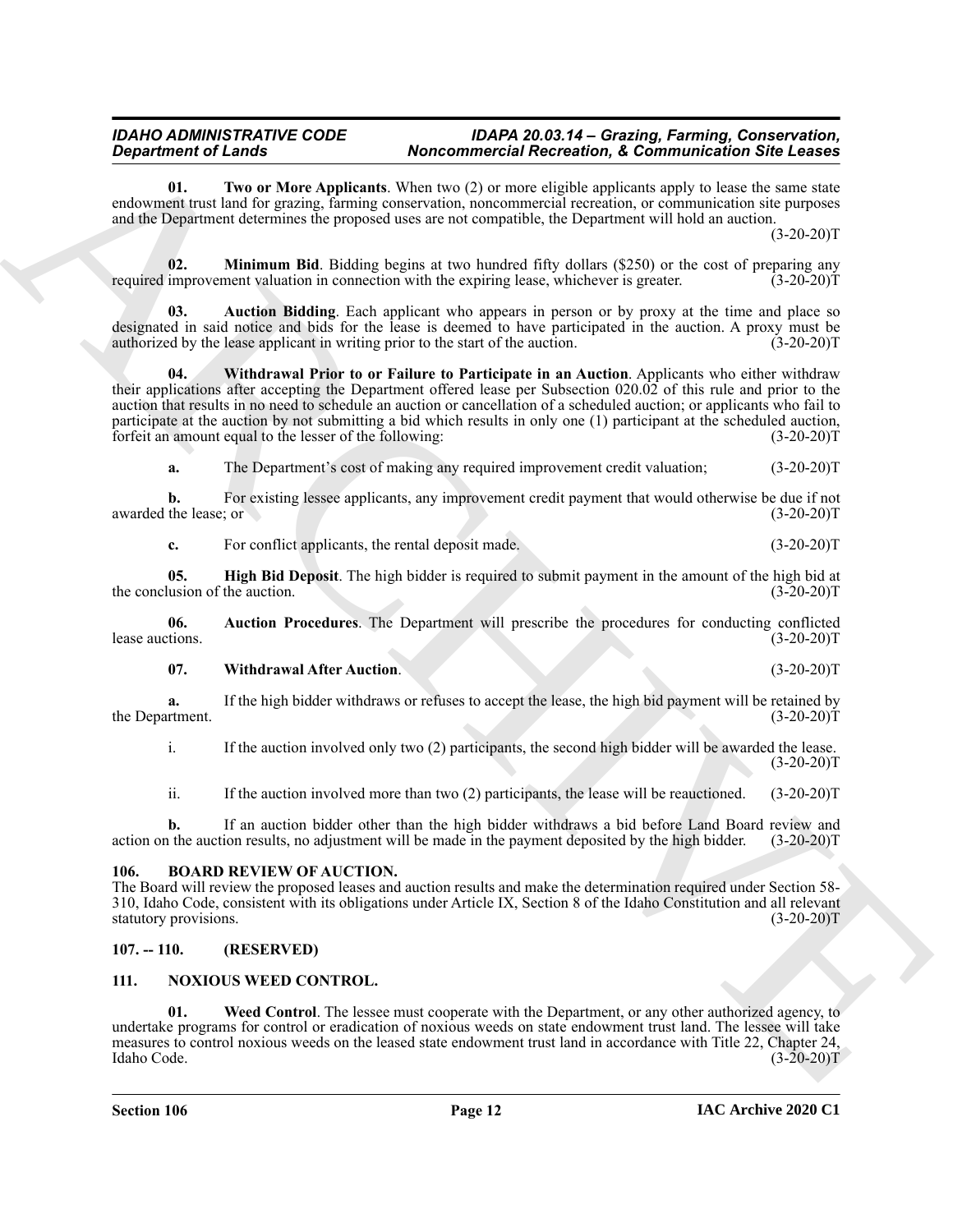Begavired of Leads<br>  $\frac{Q_1}{Q_1}$  Representation (E) also to call a specific the transition  $X$  and the specific state of the specific state and  $\frac{Q_2}{Q_1}$  Representation (E) also the specific state of the specific sta **02. Responsibility**. The lessee will not be held responsible for the control of noxious weeds resulting from other land management activities such as temporary permits, easements, special leases and timber sales. Control of noxious weeds on state grazing lands will be shared by the lessee and Department, with the Department's share subject to funds appropriated for that purpose. (3-20-20)T

### <span id="page-12-10"></span><span id="page-12-8"></span><span id="page-12-7"></span><span id="page-12-0"></span>**112. LIVESTOCK QUARANTINE.**

**01. Cooperation**. The lessee must cooperate with the state/ federal agency responsible for the control of livestock diseases. (3-20-20)T

<span id="page-12-9"></span>**02.** Non-Compliance. Non-compliance with state/federal regulations will be considered a lease and may result in cancellation of the lease. (3-20-20)<sup>T</sup> violation and may result in cancellation of the lease.

#### <span id="page-12-5"></span><span id="page-12-1"></span>**113. ANIMAL DAMAGE CONTROL.**

The lessee may request the services of USDA Animal and Plant and Health Inspection Service-Wildlife Services to remove animals causing crop damage or harassing/killing the lessee's livestock. The Department is liable for any<br>consequence from any animal control actions. (3-20-20) consequence from any animal control actions.

#### <span id="page-12-6"></span><span id="page-12-2"></span>**114. LIABILITY (INDEMNITY).**

The lessee must indemnify and hold harmless the state of Idaho, its departments, agencies and employees for any and all claims, actions, damages, costs and expenses which may arise by reason of lessee's occupation of the leased state endowment trust land, or the occupation of the leased parcel by any of the lessee's agents or by any person occupying<br>the same with the lessee's permission. (3-20-20)T the same with the lessee's permission.

#### <span id="page-12-11"></span><span id="page-12-3"></span>**115. RULES AND LAWS OF THE STATE.**

The lessee must comply with all applicable rules, regulations and laws of the state of Idaho and the United States insofar as they affect the use of the state endowment trust lands described in the lease. (3-20-20)T insofar as they affect the use of the state endowment trust lands described in the lease.

#### <span id="page-12-4"></span>**116. -- 999. (RESERVED)**